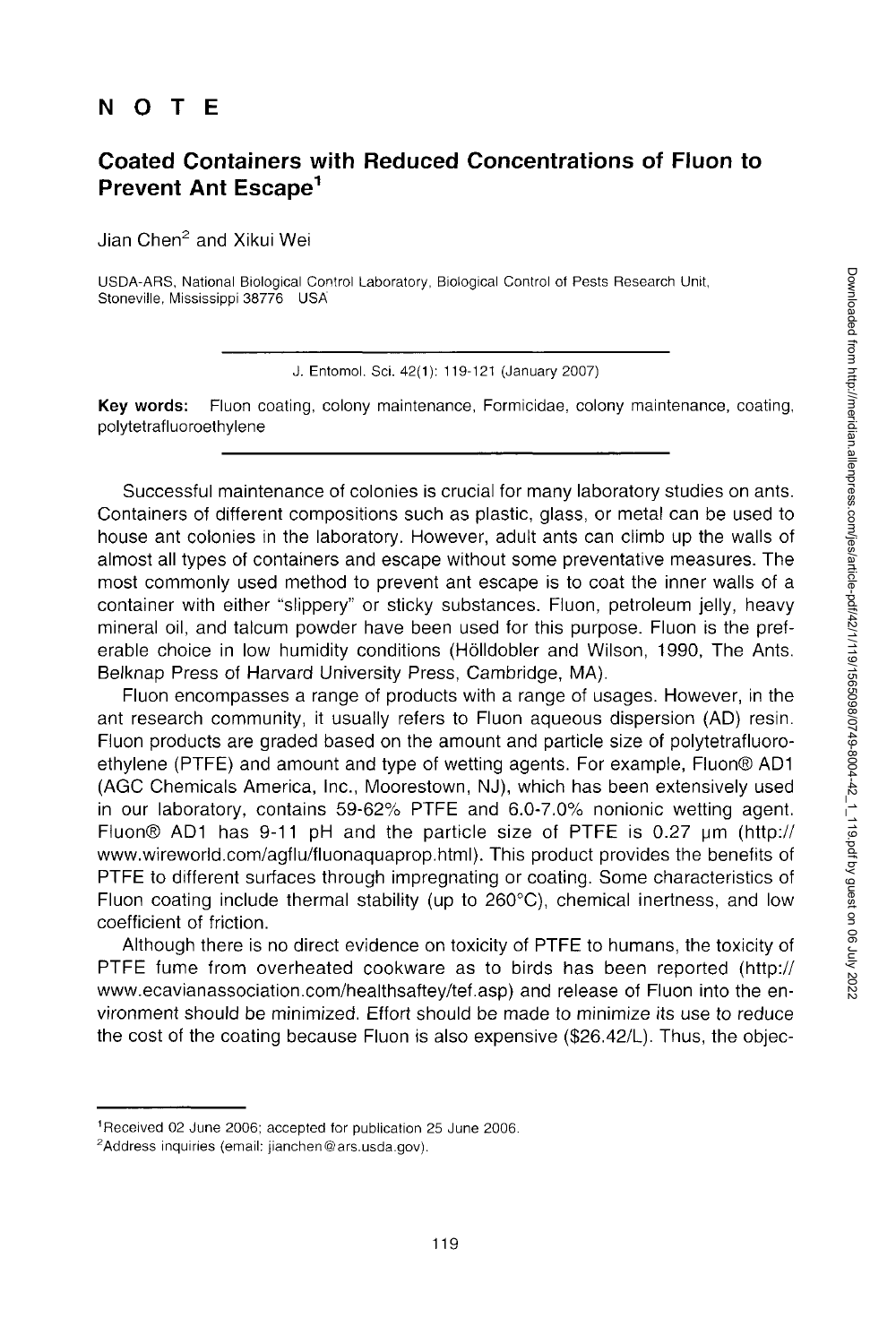tive of this study was to evaluate the effectiveness of coating with low concentrations of Fluon to prevent escapes of fire ants in laboratory containers for the purpose of minimizing the amount of Fluon used in container coating.

Four types of containers commonly used in the laboratory were included. They were plastic trays ( $52 \times 39 \times 7.5$  cm, U. S. Plastic Corp. Lima, OH), disposable Petri dishes (9.0 x 2.5 cm, LABORATORY-TEK Brand, Nalge Nunc International, Rochester, NY), glass beaker (1000 ml Pyrex beaker, Corning Inc., Corning, NY), and aluminum pans  $(33.0 \times 7.6 \text{ cm}, \text{ the bottom pan of the official grain clockwise.})$ Seedburo Equipment Co., Chicago, IL).

Fluon (Grade AD1, 59-62% polytetrafluoroethylene in water) was purchased from AGC Chemicals America, Inc., Moorestown, NJ. A series of dilutions were made by adding distilled water to the original AD-1 product, and resulted in solutions of 1/2,1/4, 1/8, 1/16, 1/32, 1/64, 1/128, 1/256, and 1/512 of the original product (v/v). The inner walls of the containers were coated with a solution using a foam brush (9 cm wide) in such a way that no excessive liquid or bubble accumulated on the surface after the coating. Each solution was replicated three times for each type of container. Coated containers were allowed to air dry at room temperature for about 2 h before use. Three hundred red imported fire ant, *Solenopsis invicta* Buren, workers were then released into each coated container. Crickets and 10% sugar solution were provided for food. The test containers were maintained under normal laboratory condition (25-28°C, RH 45%) and were checked daily for 14 d to determine if any ants climbed up the coated walls of the containers and/or escaped.

Fire ants were not able to climb up the wall of the plastic trays coated with Fluon at a concentration as low as 1/128 of the original solution of AD-1 product during the observation period (Table 1). This was equivalent to a 0.4% PTFE in aqueous solution (note that the original solution contained 52-69% PTFE). For the aluminum pans, a lower concentration of 1/256 of the original solution effectively stopped the ants from climbing up the coated wall. PTFE in this solution was only 0.25%. However, for both glass beakers and disposable Petri dishes, concentrations  $\geq 1/16$  of the original solution were needed. Because a one-fold dilution decrement was used, the above concentrations may not represent the lowest effective concentration of Fluon on each type of the tested containers.

| Container type     | Dilutions of original Fluon solution* |     |     |     |           |           |           |           |        |       |
|--------------------|---------------------------------------|-----|-----|-----|-----------|-----------|-----------|-----------|--------|-------|
|                    | 1.                                    | 1/2 | 1/4 | 1/8 | 1/16      | 1/32 1/64 |           | 1/128     | 1/256  | 1/512 |
| Aluminum pan       | ÷                                     | $+$ | $+$ | $+$ | $+$       | $+$       | $\ddot{}$ | $\ddot{}$ | $\div$ |       |
| Disp. Petri dishes | $+$                                   | $+$ | $+$ | $+$ | $\ddot{}$ |           |           |           |        |       |
| Glass Petri dishes | $+$                                   | $+$ | $+$ | $+$ | $+$       |           |           |           |        |       |
| Plastic tray       | $\div$                                | $+$ | $+$ | $+$ | $+$       | $^{+}$    | $+$       | $\ddot{}$ |        |       |

## **Table 1. Effectiveness of Fluon® coating at reduced concentrations on various container types**

\* "1" = the original product without dilution; "1/2" = half of the original solution."+": effectively stop ant climbing up the coated surface in all three replicates for a period of two weeks. "-": did not completely stop ant climbing up the coated surface in all three replicates.